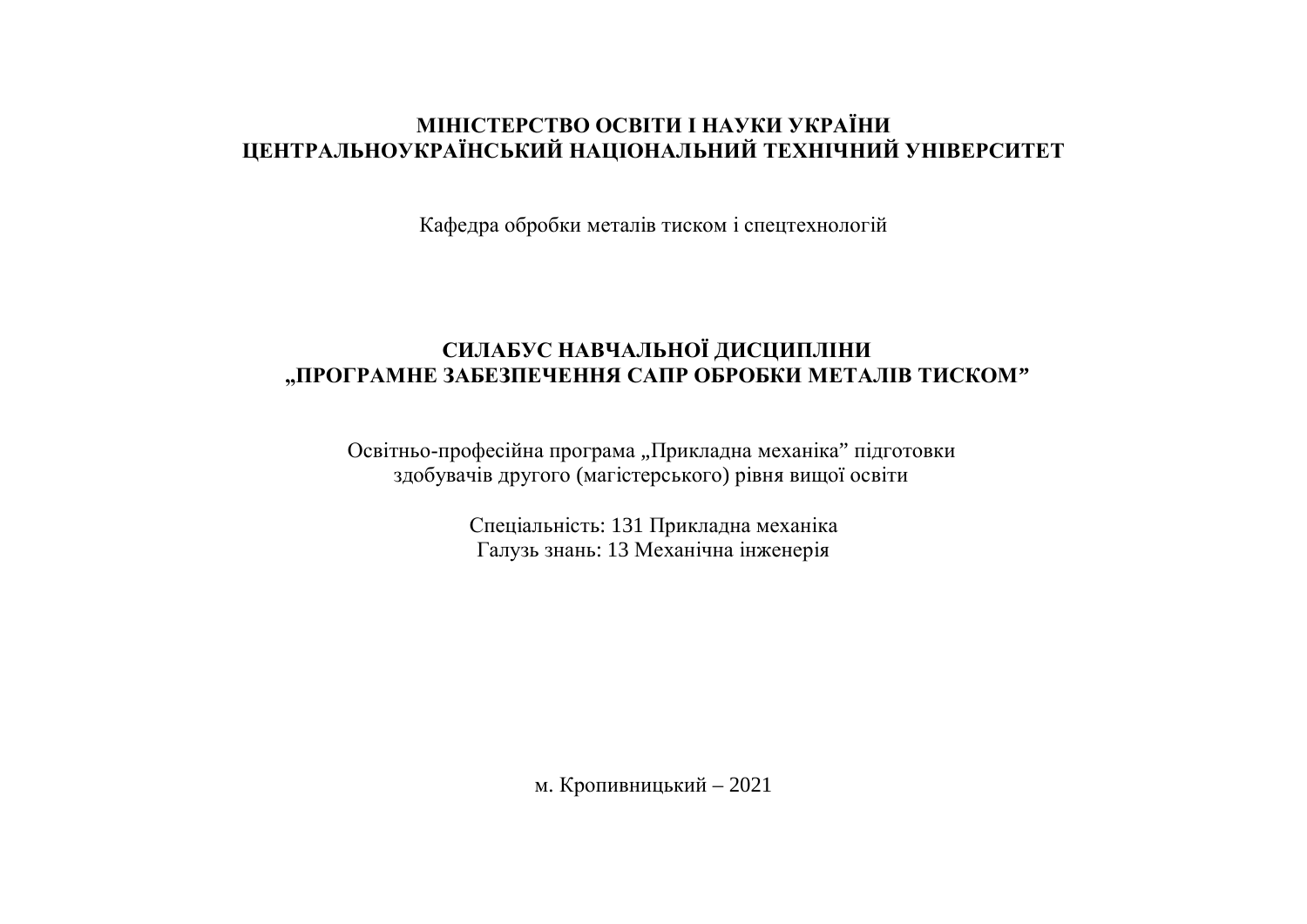# **3MICT**

- 1. Загальна інформація.
- 2. Анотація до дисципліни.
- 3. Мета дисципліни.
- 4. Формат дисципліни.
- 5. Програмні результати навчання.
- 6. Обсяг дисципліни.
- 7. Ознаки дисципліни.
- 8. Пререквізити.
- 9. Технічне і програмне забезпечення /обладнання.
- 10. Політика курсу.
- 11. Навчально-методична карта дисципліни.
- 12. Система оцінювання та вимоги.
- 13. Рекомендована література.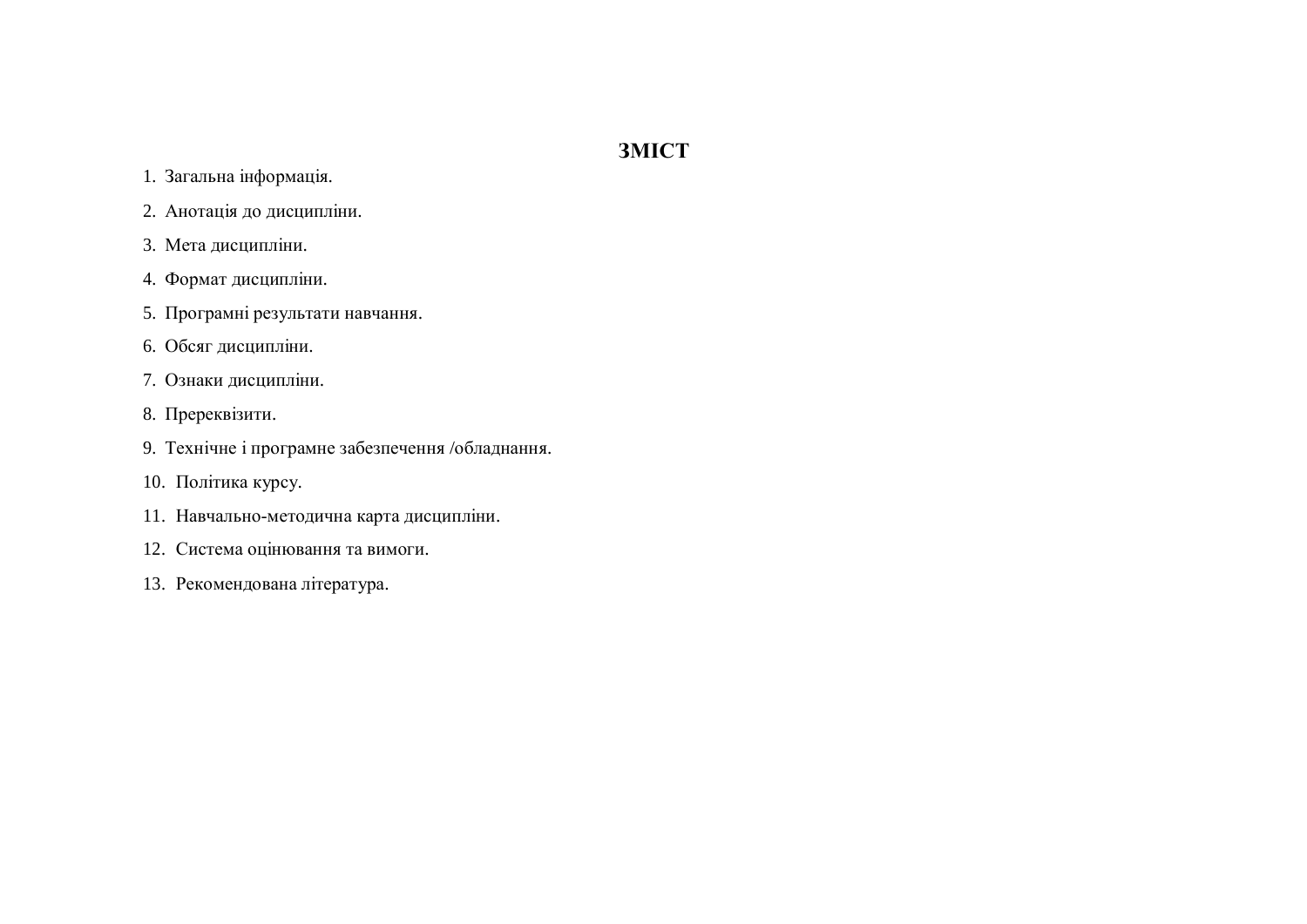#### 1. Загальна інформація

| Назва дисципліни   | ПРОГРАМНЕ ЗАБЕЗПЕЧЕННЯ САПР ОБРОБКИ МЕТАЛІВ ТИСКОМ                                            |
|--------------------|-----------------------------------------------------------------------------------------------|
| Викладач           | Свяцький Володимир Вячеславович, кандидат технічних наук, доцент                              |
| Контактний телефон | (0522)-33-51-95 (кафедра обробки металів тиском та спецтехнологій)                            |
| E-mail:            | svy_iamph@ukr.net                                                                             |
| Консультації       | очні – відповідно до затвердженого графіку консультацій;                                      |
|                    | <i>онлайн – е-листування</i> , вебінари на платформі Zoom (за запитом здобувача вищої освіти) |

#### 2. Анотація до дисципліни

Передові, науково обґрунтовані технологічні процеси є основою машинобудування. Ця галузь досягла значного прогресу, що дозволило створювати прогресивні технологічні процеси на базі комп'ютерних технологій, автоматизовані лільниці, цехи і заволи, лля яких є характерними висока гнучкість, продуктивність, надійність та якість. Без сучасних прогресивних технологічних процесів на базі комп'ютерних технологій неможливе досягнення передових позицій на світовому ринку в будь-якій галузі.

"Програмне забезпечення САПР ОМТ" – дисципліна, яка спрямована на вивчення основних понять та основ моделювання процесів ОМТ програмними засобами; вивчення технологій моделювання, алгоритмів побудови аналітичних моделей процесів ОМТ і спеціальних технологій; визначення предмету і теоретичних основ обчислювального експерименту в ОМТ; постановку розв'язку задач оптимізації в ОМТ; застосування чисельних методів для аналізу процесів і об'єктів ОМТ і спецтехнологій; моделювання процесів ОМТ і спецтехнологій в CAD/CAM/CAE-системах, зокрема в програмному комплексі Deform 2D/3D.

### 3. Мета лиспипліни

**Мета лисципліни**: пілготовка магістрантів до вирішення задач моделювання процесів обробки тиском і спеціальних технологій металообробки, засвоєння загальних методів і принципів комп'ютерного моделювання технологічних процесів та явищ із застосуванням програмних засобів на базі систем автоматизованого проектування процесів обробки металів тиском, зокрема в програмному комплексі Deform 2D/3D.

### 4. Формат дисципліни

Для денної форми навчання:

Викладання курсу передбачає для засвоєння дисципліни традиційні лекційні заняття із застосуванням електронних презентацій. Формат очний (offline / face to face)

Для заочної форми навчання:

Під час сесії формат очний (offline / face to face), у міжсесійний період − дистанційний (online).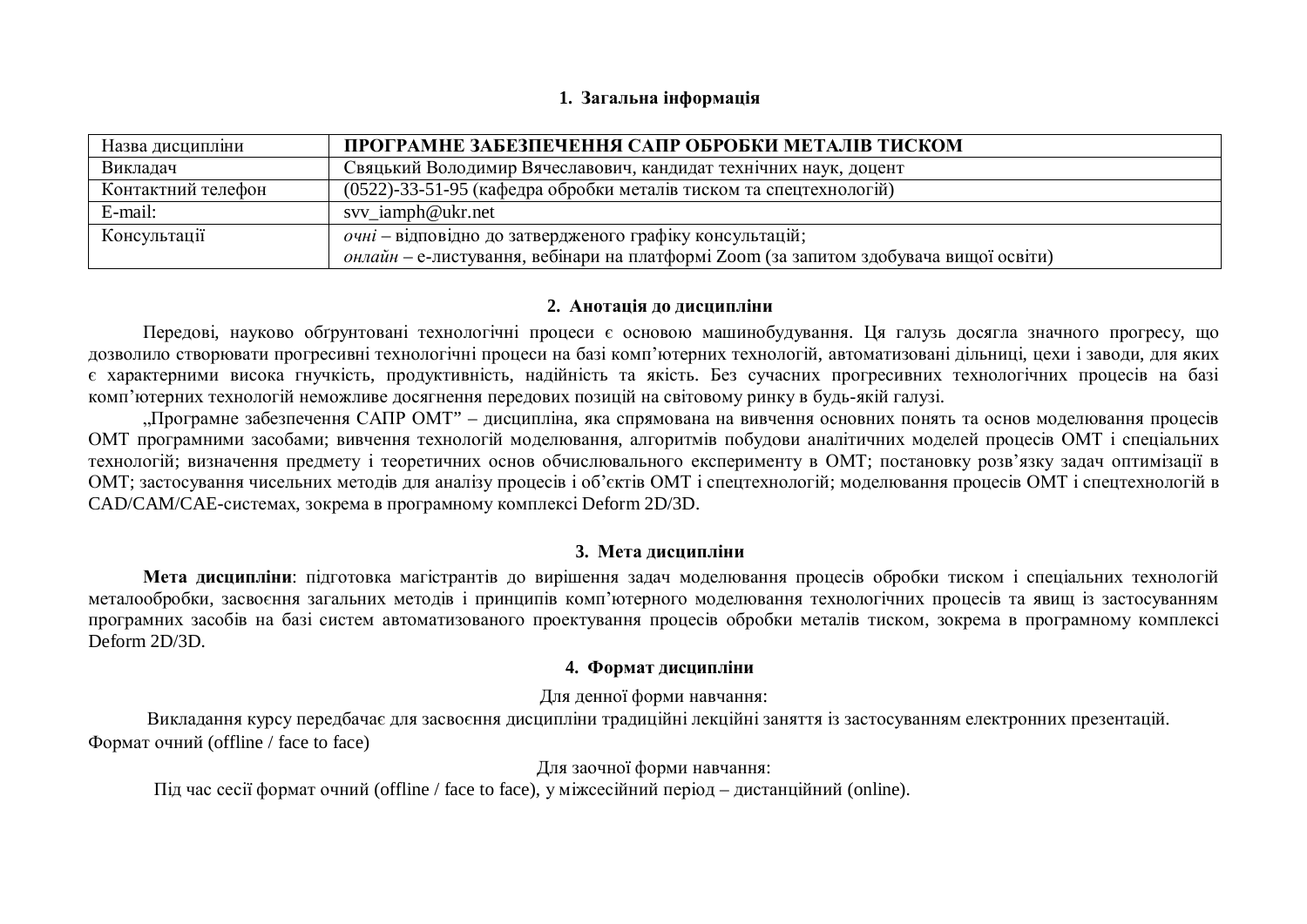## 5. Програмні результати вивчення дисципліни

У результаті вивчення навчальної дисципліни здобувач повинен набути такі компетентності: Загальні компетентності (soft-skills):

ЗК1. Златність виявляти, ставити та вирішувати інженернотехнічні та науково-приклалні проблеми;

ЗК2. Здатність використовувати інформаційні та комунікаційні технології;

ЗКЗ. Здатність генерувати нові ідеї (креативність);

ЗК4. Здатність розробляти проєкти та управляти ними.

Спеціальні (фахові) компетентності:

ФК1. Здатність застосовувати відповідні методи і ресурси сучасної інженерії для знаходження оптимальних рішень широкого кола інженерних задач із застосуванням сучасних підходів, методів прогнозування, інформаційних технологій та з урахуванням наявних обмежень за умов неповної інформації та суперечливих вимог;

ФК2. Здатність описати, класифікувати та змоделювати широке коло технічних об'єктів та процесів, що грунтується на глибокому знанні та розумінні теорій та практик механічної інженерії, а також знаннях суміжних наук.

Програмні результати навчання:

РН1. Застосовувати спеціалізовані концептуальні знання новітніх методів та методик проєктування, аналізу і дослідження конструкцій, машин та/або процесів в галузі машинобудування та суміжних галузях знань;

РН2. Розробляти і ставити на виробництво нові види продукції, зокрема виконувати дослідно-конструкторські роботи та/або розробляти технологічне забезпечення процесу їх виготовлення;

РНЗ. Застосовувати системи автоматизації для виконання досліджень, проектно-конструкторських робіт, технологічної підготовки та інженерного аналізу в машинобудуванні;

РН4. Використовувати сучасні методи оптимізації параметрів технічних систем засобами системного аналізу, математичного та комп'ютерного моделювання, зокрема за умов неповної та суперечливої інформації;

РН5. Самостійно ставити та розв'язувати задачі інноваційного характеру, аргументувати і захищати отримані результати та прийняті рішень.

# **6.** Обсяг лиснипліни

| Вид заняття        | Кількість годин |
|--------------------|-----------------|
| <br>лекції         |                 |
| лабораторні роботи | 28              |
| самостійна робота  | 48              |
| Всього             | 90              |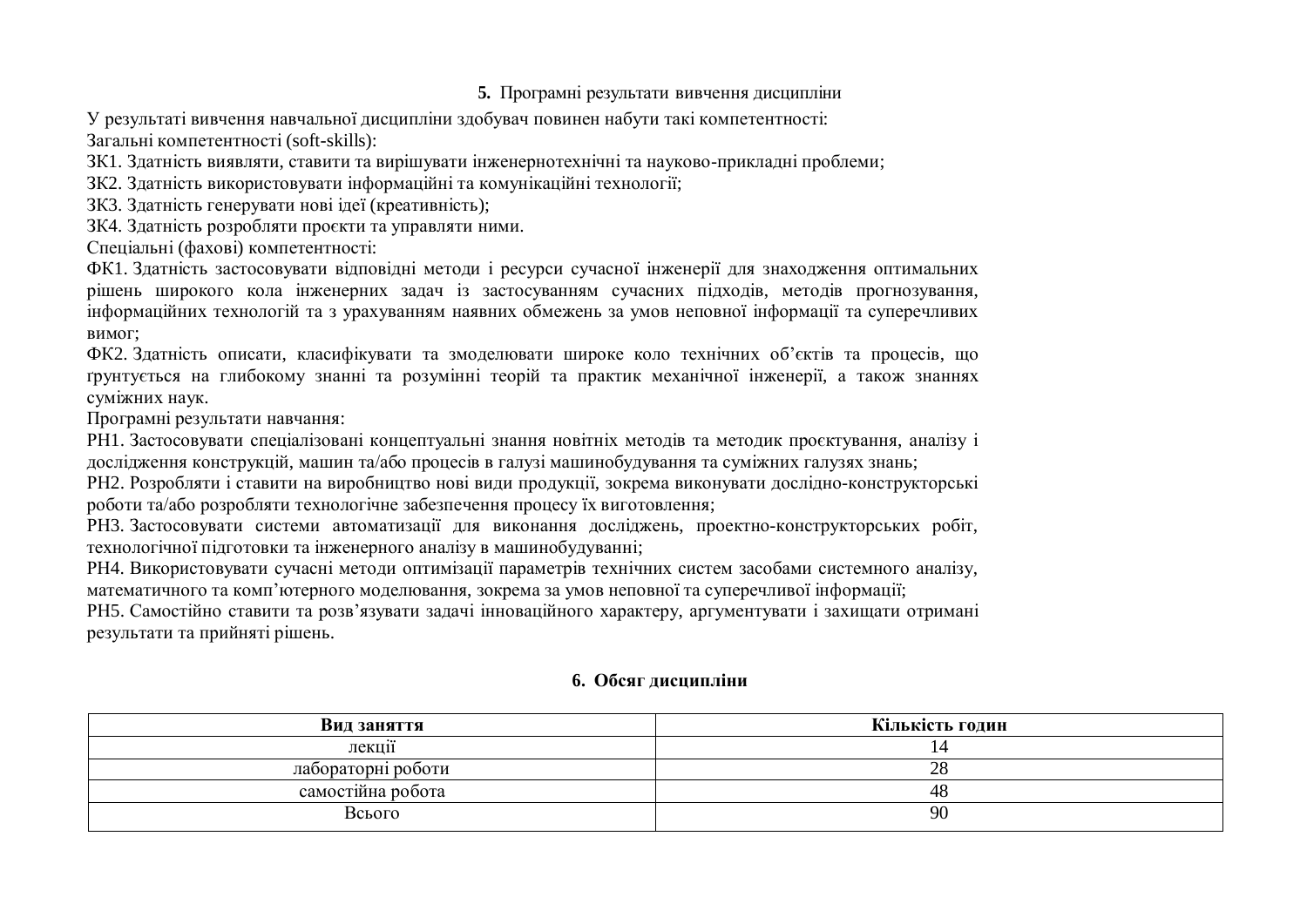### **7.** Ознаки лиспипліни

| Рік<br>викладання | Kypc<br>(рік<br>навчання) | Семестр | Спеціальність   кредитів /     | Кількість<br>голин | Кількість<br>змістових<br><b>МОЛУЛІВ</b> | Вид підсумкового<br>контролю | Нормативна / вибіркова |
|-------------------|---------------------------|---------|--------------------------------|--------------------|------------------------------------------|------------------------------|------------------------|
| 2021              |                           |         | 131<br>Прикладна  <br>механика | 3/90               |                                          | залік                        | вибіркова              |

# 8. Пререквізити

Ефективність засвоєння змісту дисципліни "Програмне забезпечення САПР ОМТ" значно підвищиться, якщо зобувачі на першому (бакалаврському) рівні вищої освіти засвоїли головні положення таких дисциплін як: вища математика, інформатика, основи САПР, CAD/CAE-системи.

# 9. Технічне і програмне забезпечення /обладнання

У період сесії бажано мати мобільний пристрій (телефон) для оперативної комунікації з адміністрацією та викладачами з приводу проведення занять та консультацій. У міжсесійний період комп'ютерну техніку (з виходом у глобальну мережу) та оргтехніку для комунікації з адміністрацією, викладачами та підготовки самостійних робіт.

# 10. Політика лиспипліни

Організація освітнього процесу.

Викладач і здобувачі повинні дотримуватися вимог "Положення про організацію освітнього процесу ШНТУ", "Положення про рубіжний контроль успішності і сесійну атестацію студентів ЦНТУ", "Положення про дотримання академічної доброчесності НПП та здобувачами вищої освіти", інших нормативних актів університету (http://www.kntu.kr.ua/?view=univer&id=4).

Академічна доброчесність.

Очікується, що здобувачі дотримуватимуться "Кодексу академічної доброчесності ЦНТУ", усвідомлюючи наслідки її порушення.

# Вілвілування занять.

Відвідання занять є важливою складовою навчання. Очікується, що здобувачі братимуть активну участь у лекційних заняттях курсу. Пропущені заняття мають бути відпрацьованими не пізніше, ніж за тиждень до екзаменаційно-залікової сесії.

# Поведінка на заняттях.

Недопустимими є запізнень на заняття, списування, плагіат, несвоєчасне виконання завдань та самостійної роботи, пасивність під час занять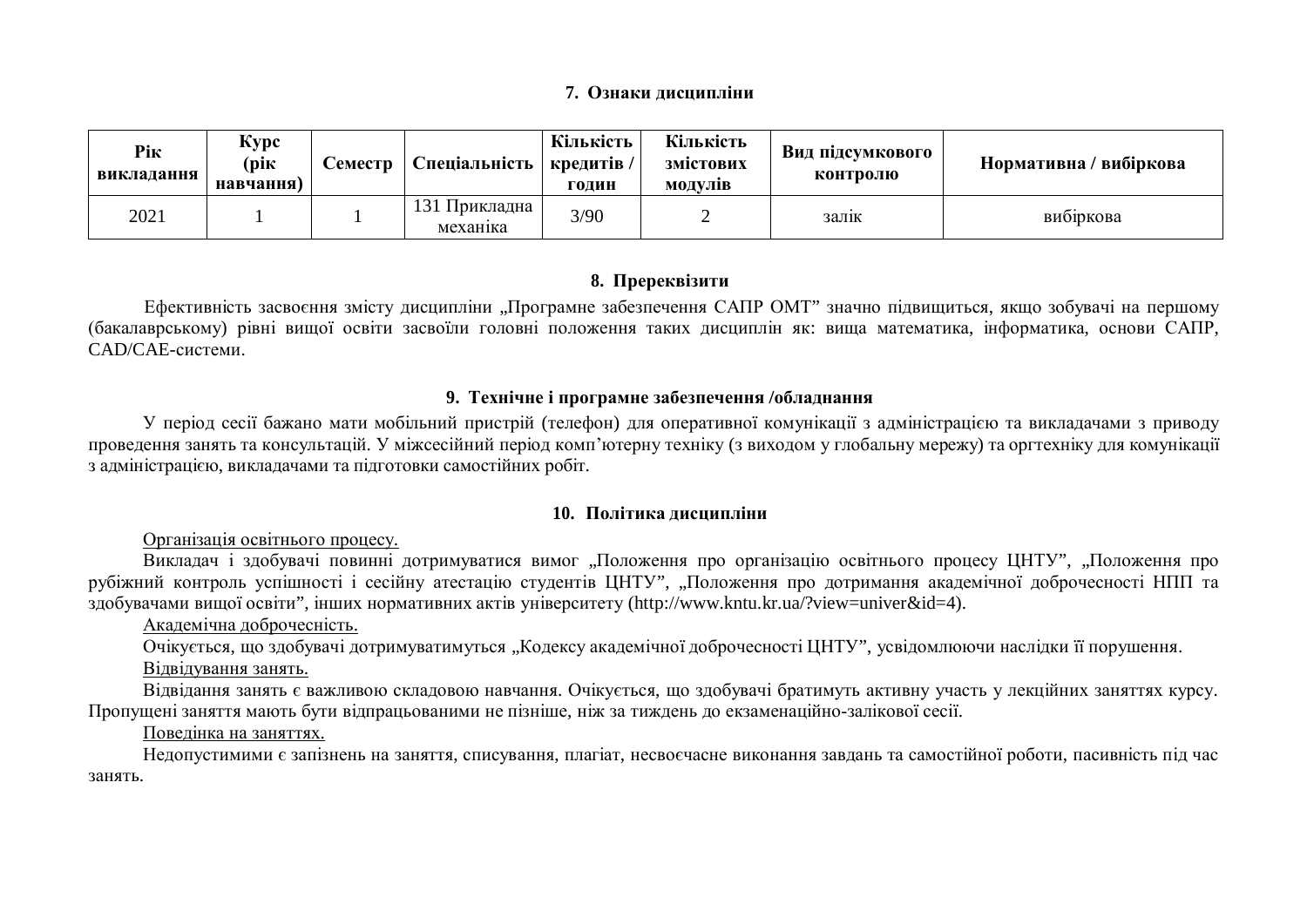| Тиждень,<br>дата,<br>години                   | Тема, основні питання<br>(розкривають зміст і є<br>орієнтирами для підготовки<br>до модульного і<br>підсумкового<br>контролю) | Форма<br>діяльності<br>(заняття)<br>/формат | Матеріали                               | Література,<br>інформаційні<br>ресурси                              | Завдання, години                                                                                                                 | Вага<br>оцінки | Термін<br>виконання |
|-----------------------------------------------|-------------------------------------------------------------------------------------------------------------------------------|---------------------------------------------|-----------------------------------------|---------------------------------------------------------------------|----------------------------------------------------------------------------------------------------------------------------------|----------------|---------------------|
|                                               |                                                                                                                               |                                             |                                         | Змістовний модуль 1. Моделювання процесів обробки тиском            |                                                                                                                                  |                |                     |
| Тиждень<br>1-й і 2-й<br>$(a^2)$<br>розкладом) | Тема 1. Загальні відомості<br>про комп'ютерне<br>моделювання                                                                  | Лекція /<br>Face to face                    | Конспект<br>лекцій /<br>презентація     | [1, 2]                                                              | Самостійно опрацювати<br>теоретичний матеріал<br>$(2\text{ }z$ одини)                                                            | $\overline{2}$ | до 6-го<br>тижня    |
| Тиждень<br>1-й<br>(3a)<br>розкладом)          | Ознайомлення з<br>Deform-3D                                                                                                   | Лабораторна<br>робота/<br>Face to face      | Методичні<br>рекоменда-<br>ції          | http://moodle.kntu<br>.kr.ua/mod/resour<br>ce/view.php?id=3<br>6720 | Самостійно опрацювати<br>теоретичний матеріал,<br>виконати та захисти звіт<br>з лабораторної роботи<br>$(2\text{ }z$ одини)      | 8              |                     |
| Тиждень<br>$2-$ й<br>(3a)<br>розкладом)       | Deform-3D. Препроцесор<br>процесу                                                                                             | Лабораторна<br>робота/<br>Face to face      | Методичні<br>рекоменда-<br>ції          | http://moodle.kntu<br>.kr.ua/mod/resour<br>ce/view.php?id=3<br>6721 | Самостійно опрацювати<br>теоретичний матеріал,<br>виконати та захисти звіт<br>з лабораторної роботи<br>$(2\text{ }z$ одини)      | 8              |                     |
| Тиждень<br>3-й і 4-й<br>(3a)<br>розкладом)    | Тема 2. Математичні<br>моделі в ОМТ, загальні<br>принципи і етапи побудови                                                    | Лекція /<br>Face to face                    | Конспект<br>лекцій /<br>презента<br>ція | [4, 5]                                                              | Самостійно опрацювати<br>теоретичний матеріал<br>$(2\text{ год }u)$                                                              | $\overline{2}$ |                     |
| Тиждень<br>$3-й$<br>$(a^2)$<br>розкладом)     | Deform-3D. Постпроцесор                                                                                                       | Лабораторна<br>робота/<br>Face to face      | Методичні<br>рекоменда-<br>ції          | http://moodle.kntu<br>.kr.ua/mod/resour<br>ce/view.php?id=3<br>6728 | Самостійно опрацювати<br>теоретичний матеріал,<br>виконати та захисти звіт<br>з лабораторної роботи<br>$(2zod$ ини)              | $\overline{7}$ |                     |
| Тиждень<br>4-й<br>(3a)<br>розкладом)          | Deform-3D. Осадження<br>кільця                                                                                                | Лабораторна<br>робота/<br>Face to face      | Методичні<br>рекоменда-<br>ції          | http://moodle.kntu<br>.kr.ua/mod/resour<br>ce/view.php?id=3<br>6729 | Самостійно опрацювати<br>теоретичний матеріал,<br>виконати та захисти звіт<br>з лабораторної роботи<br>$(2\text{ }z$ odu $\nu$ u | $\overline{7}$ |                     |

# 11. Навчально-методична карта дисципліни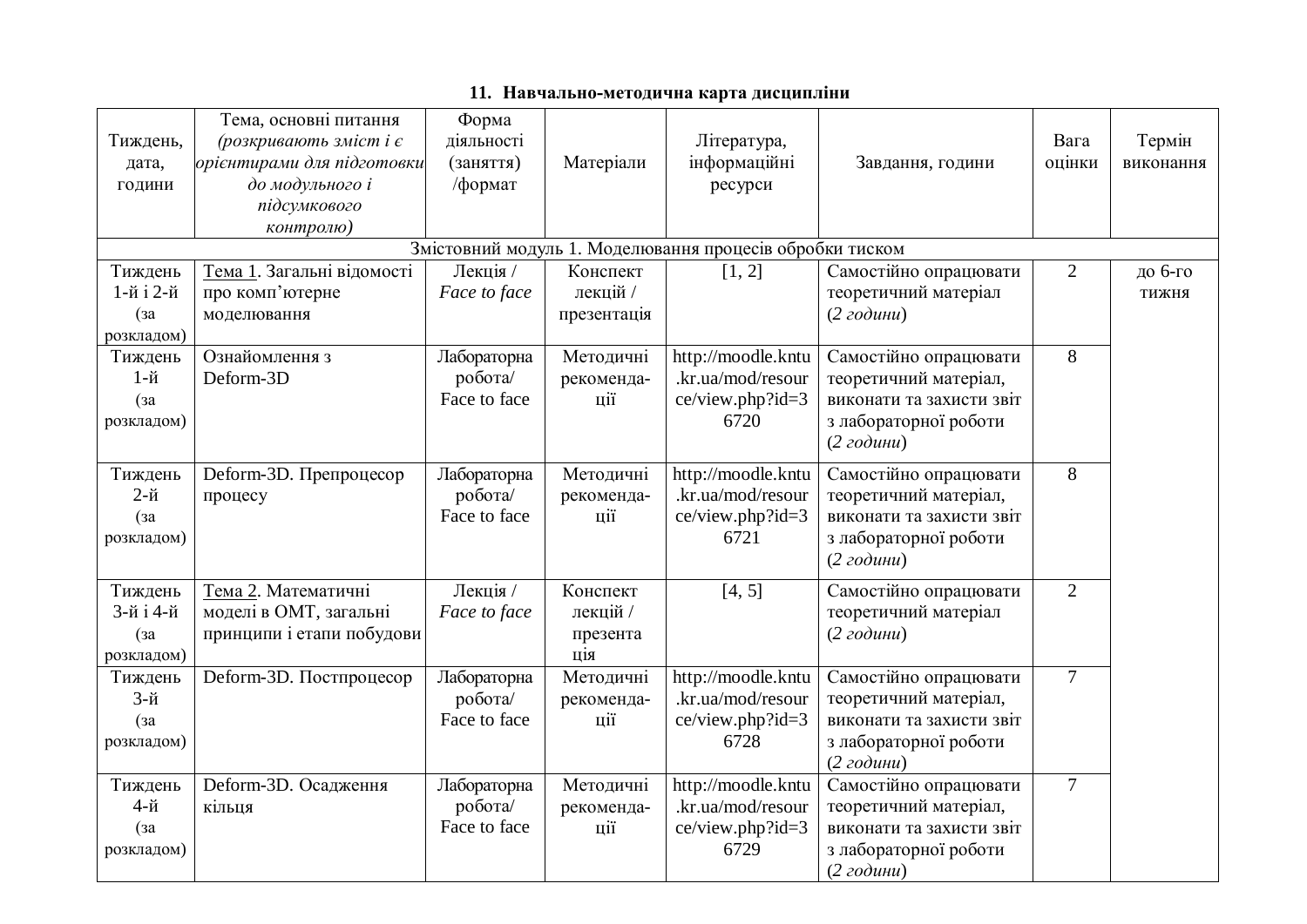| Тиждень                                                                                            | Тема 3. Обчислювальний | Лекція /     | Конспект    | [5, 7, 13, 19]                  | Самостійно опрацювати    | $\overline{2}$ |              |
|----------------------------------------------------------------------------------------------------|------------------------|--------------|-------------|---------------------------------|--------------------------|----------------|--------------|
| 5-й і 6-й                                                                                          | експеримент в ОМТ      | Face to face | лекцій /    |                                 | теоретичний матеріал     |                |              |
| (3a)                                                                                               |                        |              | презентація |                                 | $(2\text{ }z$ одини)     |                |              |
| розкладом)                                                                                         |                        |              |             |                                 |                          |                |              |
| Тиждень                                                                                            | Deform-3D. Затримка в  | Лабораторна  | Методичні   | http://moodle.kntu              | Самостійно опрацювати    | $\overline{7}$ |              |
| $5-й$                                                                                              | нижньому штампі        | робота/      | рекоменда-  | .kr.ua/mod/resour               | теоретичний матеріал,    |                |              |
| $(a^2)$                                                                                            |                        | Face to face | ції         | ce/view.php?id=3                | виконати та захисти звіт |                |              |
| розкладом)                                                                                         |                        |              |             | 6730                            | з лабораторної роботи    |                |              |
|                                                                                                    |                        |              |             |                                 | $(2\text{ }z$ одини)     |                |              |
| Тиждень                                                                                            | Deform-3D. Кування     | Лабораторна  | Методичні   | http://moodle.kntu              | Самостійно опрацювати    | $\overline{7}$ |              |
| 6-й                                                                                                |                        | робота/      | рекоменда-  | .kr.ua/mod/resour               | теоретичний матеріал,    |                |              |
| (3a)                                                                                               |                        | Face to face | ції         | ce/view.php?id=3                | виконати та захисти звіт |                |              |
| розкладом)                                                                                         |                        |              |             | 6731                            | з лабораторної роботи    |                |              |
|                                                                                                    |                        |              |             |                                 | $(2zod$ ини)             |                |              |
| Змістовний модуль 2. Застосуванням програмних засобів на базі систем автоматизованого проектування |                        |              |             |                                 |                          |                |              |
|                                                                                                    |                        |              |             | процесів обробки металів тиском |                          |                |              |
| Тиждень                                                                                            | Тема 4. Постановка і   | Лекція /     | Конспект    | [6, 10, 11]                     | Самостійно опрацювати    | $\overline{2}$ | до 13-го     |
| 7-й і 8-й                                                                                          | методи розв'язку       | Face to face | лекцій /    |                                 | теоретичний матеріал     |                | <b>ТИЖНЯ</b> |
| (3a)                                                                                               | задач оптимізації в    |              | презентація |                                 | $(2\text{ }z$ одини)     |                |              |
| розкладом)                                                                                         | <b>OMT</b>             |              |             |                                 |                          |                |              |
|                                                                                                    |                        |              |             |                                 |                          |                |              |
| Тиждень                                                                                            | Deform-3D.             | Лабораторна  | Методичні   | http://moodle.kntu              | Самостійно опрацювати    | 5              |              |
| $7-$ й                                                                                             | Переміщення            | робота/      | рекоменда-  | .kr.ua/mod/resour               | теоретичний матеріал,    |                |              |
| (3a)                                                                                               | заготовки від печі до  | Face to face | ції         | ce/view.php?id=3                | виконати та захисти звіт |                |              |
| розкладом)                                                                                         | інструменту            |              |             | 6732                            | з лабораторної роботи    |                |              |
|                                                                                                    |                        |              |             |                                 | $(2zod$ ини)             |                |              |
| Тиждень                                                                                            | Deform-3D. Зміна       | Лабораторна  | Методичні   | http://moodle.kntu              | Самостійно опрацювати    | 6              |              |
| $8-$ й                                                                                             | рівчака штампа         | робота/      | рекоменда-  | .kr.ua/mod/resour               | теоретичний матеріал,    |                |              |
| (3a)                                                                                               |                        | Face to face | ції         | ce/view.php?id=3                | виконати та захисти звіт |                |              |
| розкладом)                                                                                         |                        |              |             | 6733                            | з лабораторної роботи    |                |              |
|                                                                                                    |                        |              |             |                                 | $(2zod$ ини)             |                |              |
| Тиждень                                                                                            | Тема 5. Застосування   | Лекція /     | Конспект    | [4, 11, 19]                     | Самостійно опрацювати    | $\overline{2}$ |              |
| 9-й і 10-й                                                                                         | чисельних методів      | Face to face | лекцій /    |                                 | теоретичний матеріал     |                |              |
| (3a)                                                                                               | для аналізу процесів і |              | презентація |                                 | $(2\text{ }z$ одини)     |                |              |
| розкладом)                                                                                         | об'єктів ОМТ і         |              |             |                                 |                          |                |              |
|                                                                                                    | спецтехнологій         |              |             |                                 |                          |                |              |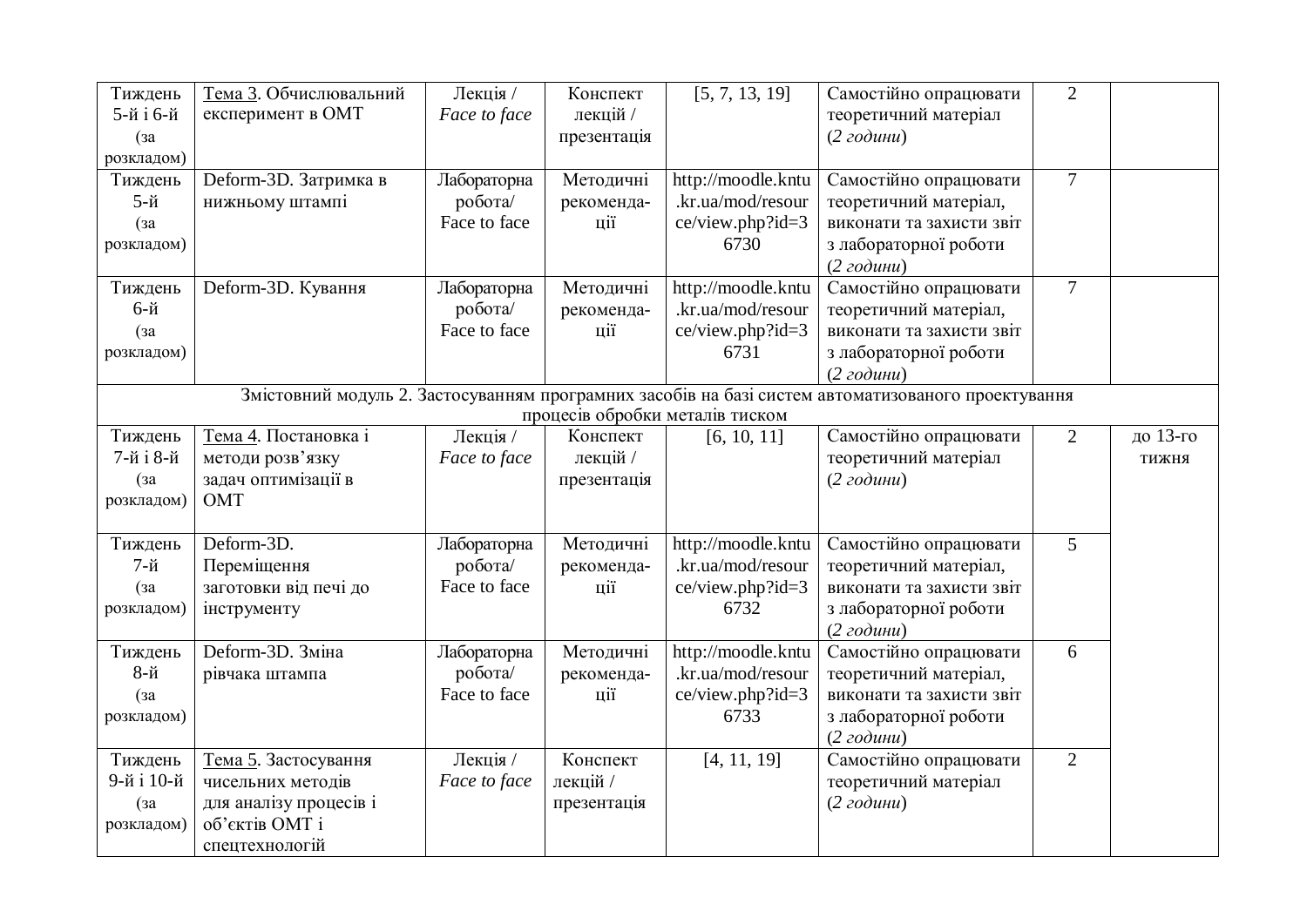| Тиждень            | Deform-3D. Аналіз      | Лабораторна            | Методичні         | http://moodle.kntu                      | Самостійно опрацювати                             | 5              |  |
|--------------------|------------------------|------------------------|-------------------|-----------------------------------------|---------------------------------------------------|----------------|--|
| 9-й                | напруженого стану      | робота/                | рекоменда-        | .kr.ua/mod/resour                       | теоретичний матеріал,                             |                |  |
| (3a)               | інструменту            | Face to face           | ції               | ce/view.php?id=3                        | виконати та захисти звіт                          |                |  |
| розкладом)         |                        |                        |                   | 6734                                    | з лабораторної роботи                             |                |  |
|                    | Deform-3D.             |                        |                   |                                         | $(2\text{ }z$ одини)                              | 6              |  |
| Тиждень<br>10-й    | Моделювання            | Лабораторна<br>робота/ | Методичні         | http://moodle.kntu<br>.kr.ua/mod/resour | Самостійно опрацювати                             |                |  |
|                    | отримання рулевої      | Face to face           | рекоменда-<br>ції | ce/view.php?id=3                        | теоретичний матеріал,<br>виконати та захисти звіт |                |  |
| (3a)<br>розкладом) | ТЯГИ                   |                        |                   | 6735                                    | з лабораторної роботи                             |                |  |
|                    |                        |                        |                   |                                         | (2zod <sub>u</sub> )                              |                |  |
| Тиждень            | Тема 6. Послідовність  | Лекція /               | Конспект          | $[11 - 17, 20]$                         | Самостійно опрацювати                             | $\overline{2}$ |  |
| 11-й і 12-й        | моделювання процесів   | Face to face           | лекцій /          |                                         | теоретичний матеріал                              |                |  |
| (3a)               | ОМТ і спецтехнологій в |                        | презентація       |                                         | $(2\text{ год }u)$                                |                |  |
| розкладом)         | CAD/CAM/CAE            |                        |                   |                                         |                                                   |                |  |
|                    | системах               |                        |                   |                                         |                                                   |                |  |
| Тиждень            | Deform-3D.             | Лабораторна            | Методичні         | http://moodle.kntu                      | Самостійно опрацювати                             | 5              |  |
| $11-$ й            | Моделювання            | робота/                | рекоменда-        | .kr.ua/mod/resour                       | теоретичний матеріал,                             |                |  |
| (3a)               | отримання тримача      | Face to face           | ції               | ce/view.php?id=3                        | виконати та захисти звіт                          |                |  |
| розкладом)         |                        |                        |                   | 6736                                    | з лабораторної роботи                             |                |  |
|                    |                        |                        |                   |                                         | $(2\text{ год }u)$                                |                |  |
| Тиждень            | Deform-3D.             | Лабораторна            | Методичні         | http://moodle.kntu                      | Самостійно опрацювати                             | 5              |  |
| 12-й               | Моделювання процесу    | робота/                | рекоменда-        | .kr.ua/mod/resour                       | теоретичний матеріал,                             |                |  |
| (3a)               | обтиснення             | Face to face           | ції               | ce/view.php?id=3                        | виконати та захисти звіт                          |                |  |
| розкладом)         |                        |                        |                   | 6737                                    | з лабораторної роботи                             |                |  |
| Тиждень            | Тема 7. Загальні       | Лекція /               | Конспект          | $[11 - 17, 20]$                         | $(2zod$ ини)<br>Самостійно опрацювати             | $\overline{2}$ |  |
| 13-й і 14-й        | відомості про сучасні  | Face to face           | лекцій /          |                                         | теоретичний матеріал                              |                |  |
| (3a)               | САПР в ОМТ             |                        | презентація       |                                         | (2zod <sub>u</sub> )                              |                |  |
| розкладом)         |                        |                        |                   |                                         |                                                   |                |  |
|                    |                        |                        |                   |                                         |                                                   |                |  |
| Тиждень            | Deform-3D.             | Лабораторна            | Методичні         | http://moodle.kntu                      | Самостійно опрацювати                             | 5              |  |
| 13-й               | Моделювання обробки    | робота/                | рекоменда-        | .kr.ua/mod/resour                       | теоретичний матеріал,                             |                |  |
| (3a)               | шківа                  | Face to face           | ції               | ce/view.php?id=3                        | виконати та захисти звіт                          |                |  |
| розкладом)         |                        |                        |                   | 6738                                    | з лабораторної роботи                             |                |  |
|                    |                        |                        |                   |                                         | $(2\text{ }z\text{ o}\partial u\mu u)$            |                |  |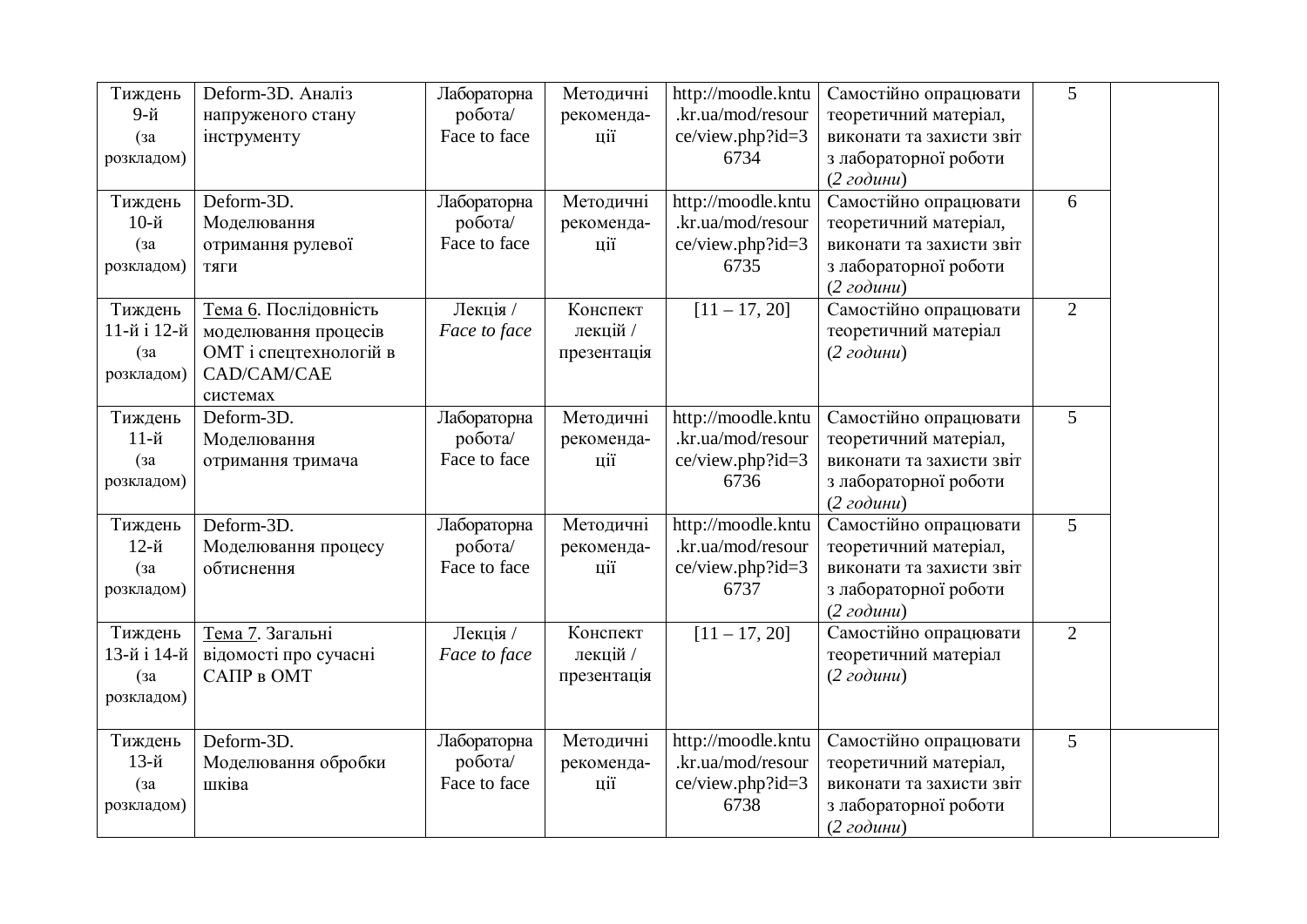| Гижлень    | Deform-3D. Робота з | Лабораторна              | Методичні  | http://moodle.kntu    | Самостійно опрацювати    |  |
|------------|---------------------|--------------------------|------------|-----------------------|--------------------------|--|
| 14-й       | постпроцесором      | $po6$ <sub>O</sub> $Ta/$ | рекоменда- | .kr.ua/mod/resour     | теоретичний матеріал,    |  |
| l 3a       |                     | Face to face             | Ц11        | $ce/view.php$ : $d=3$ | виконати та захисти звіт |  |
| розкладом) |                     |                          |            | 6739                  | з лабораторної роботи    |  |
|            |                     |                          |            |                       | (2 години)               |  |

## 12. Система ошінювання та вимоги

Види контролю: поточний, підсумковий.

Методи контролю: спостереження за навчальною діяльністю студентів, усне опитування, письмовий контроль, тестовий контроль. Форма підсумкового контролю: залік.

Контроль знань і умінь студентів (поточний і підсумковий) з дисципліни "Програмне забезпечення САПР ОМТ" здійснюється згідно з кредитною трансферно-накопичувальною системою організації навчального процесу. Рейтинг студента із засвоєння дисципліни визначається за 100-бальною шкалою.

| Оцінка за     |                                                                         | Оцінка                   |             |  |  |  |
|---------------|-------------------------------------------------------------------------|--------------------------|-------------|--|--|--|
| шкалою        | Визначення                                                              | За національною системою | За системою |  |  |  |
| <b>EKTC</b>   |                                                                         | (залік)                  | ЦНТУ        |  |  |  |
| A             | ВІДМІННО - відмінне виконання лише з незначною кількістю помилок        | Зараховано               | 90-100      |  |  |  |
| B             | ДУЖЕ ДОБРЕ - вище середнього рівня з кількома помилками                 | Зараховано               | 82-89       |  |  |  |
| $\mathcal{C}$ | ДОБРЕ - в загальному правильна робота з певною кількістю грубих помилок |                          | 74-81       |  |  |  |
| D             | ЗАДОВІЛЬНО - непогано, але зі значною кількістю недоліків               | Зараховано               | 64-73       |  |  |  |
| E             | ДОСТАТНЬО - виконання задовольняє мінімальні критерії                   |                          | $60 - 63$   |  |  |  |
| FX            | НЕЗАДОВІЛЬНО - потрібно попрацювати перед тим, як перескласти           | Незараховано             | $35 - 59$   |  |  |  |
|               | НЕЗАДОВІЛЬНО - необхідна серйозна подальша робота                       |                          | $1 - 34$    |  |  |  |

# $\overline{H}$ *W*  $\overline{H}$  *N*  $\overline{H}$  *n*  $\overline{H}$  *n*  $\overline{H}$  *n*  $\overline{H}$  *n*  $\overline{H}$  *n*  $\overline{H}$  *n*  $\overline{H}$  *n*  $\overline{H}$  *n*  $\overline{H}$  *n*  $\overline{H}$  *n*  $\overline{H}$  *n*  $\overline{H}$  *n*  $\overline{H}$  *n*  $\overline{H}$  *n*  $\$

Критерії ошнки заліку:

– "зараховано" — студент має стійкі знання про основні поняття дисципліни, може сформулювати взаємозв'язки між поняттями.

– "не зараховано" — студент має значні пропуски в знаннях, не може сформулювати взаємозв'язку між поняттями, що вивчаються в курсі, не має уявлення про більшість основних понять дисципліни, що вивчається.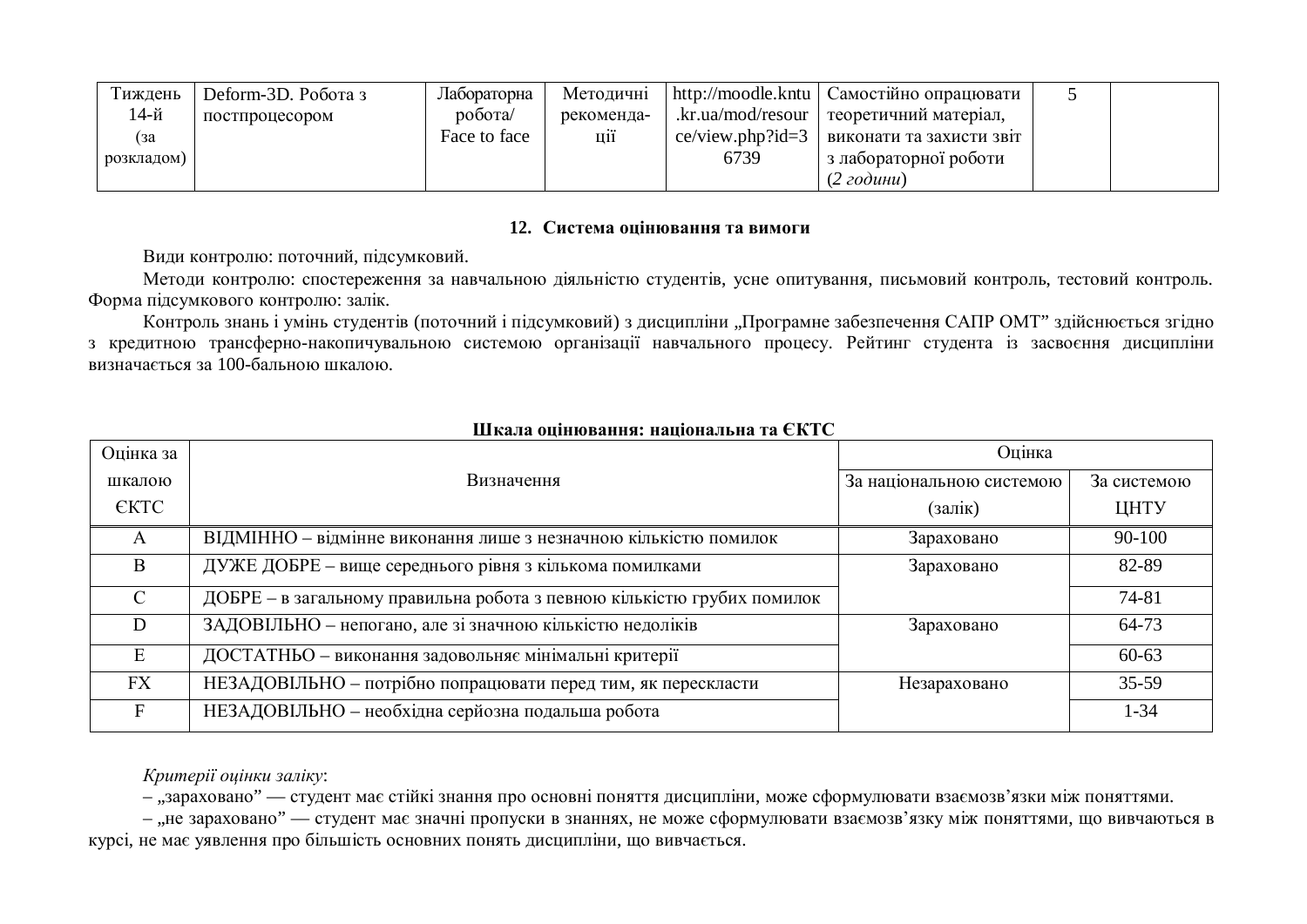Підсумкова (загальна оцінка) курсу навчальної дисципліни є сумою рейтингових оцінок (балів), одержаних за окремі оцінювані форми навчальної діяльності: поточне та підсумкове тестування рівня засвоєності теоретичного матеріалу під час аудиторних занять та самостійної роботи (модульний контроль). Семестровий залік полягає в оцінці рівня засвоєння здобувачем вищої освіти навчального матеріалу на лекційних заняттях і виконання індивідуальних завдань за стобальною та дворівневою ("зараховано", "не зараховано") шкалою оцінювання результатів навчання.

Семестровий залік проводиться на останньому занятті, до початку екзаменаційної сесії. Навчальний план передбачає при вивченні навчальної дисципліни виконання певних видів робіт на лекційних заняттях, виконання індивідуальних завдань, інших видів навчальної діяльності, тому оцінка здобувачам вищої освіти вище 60 балів може виставлятися без виконання ними підсумкової залікової роботи. В такому разі виставлення оцінки підсумкового семестрового контролю не передбачає обов'язкової присутності здобувача вищої освіти на заліку.

У разі, якщо сума рейтингових балів менша ніж 60, але виконані умови допуску до семестрового контролю, здобувач вищої освіти виконує на останньому за розкладом занятті заліковий контрольний тест. За бажанням, здобувач вищої освіти має право на виконання залікового контрольного тесту з метою підвищення кількості балів, які були набрані ним протягом семестру.

Самостійна робота студентів заочної форми навчання передбачає самостійне вивчення окремих питань тем за методичними вказівками викладача. Здобувач повинен опрацювати необхідний обсяг навчальної літератури та нормативно-правових актів. У ході засвоєння програми курсу, під час підготовки до заліку, рекомендується звертатись до першоджерел і до монографічної літератури, в якій висвітлено основні погляди на відповідні проблеми.

Вимоги до письмової роботи. Вивчення дисципліни передбачає обов'язкове виконання студентами заочної форми навчання письмової контрольної роботи за індивідуальним варіантом відповідно до порядкового номера здобувача за списком в навчальних журналах академічної групи.

Вимоги до самостійної роботи.

1. Поглиблене вивчення питань тем за метоличними вказівками виклалача.

2. Систематичне опрацювання лекційного матеріалу, запропонованої базової та допоміжної літературу з питань курсу.

3. Самостійна підготовка до заліку.

| т оэнодыг оално, якт өтримүютгэ стүдсити нри оно тенні дисцинынни ,,нрограмнс заосэнс гення слунт томт г |  |  |     |        |     |     |  |  |  |
|----------------------------------------------------------------------------------------------------------|--|--|-----|--------|-----|-----|--|--|--|
| Змістовий модуль 1                                                                                       |  |  | VMa |        |     |     |  |  |  |
|                                                                                                          |  |  |     | $\sim$ | --- |     |  |  |  |
|                                                                                                          |  |  |     |        |     | 100 |  |  |  |

#### <u>Розполід балів, які отримують студенти при вивченні лиспипліни. Програмне забезпечення САПР ОМТ"</u>

Примітка: Т1, Т2,.., Т7 – тема програми